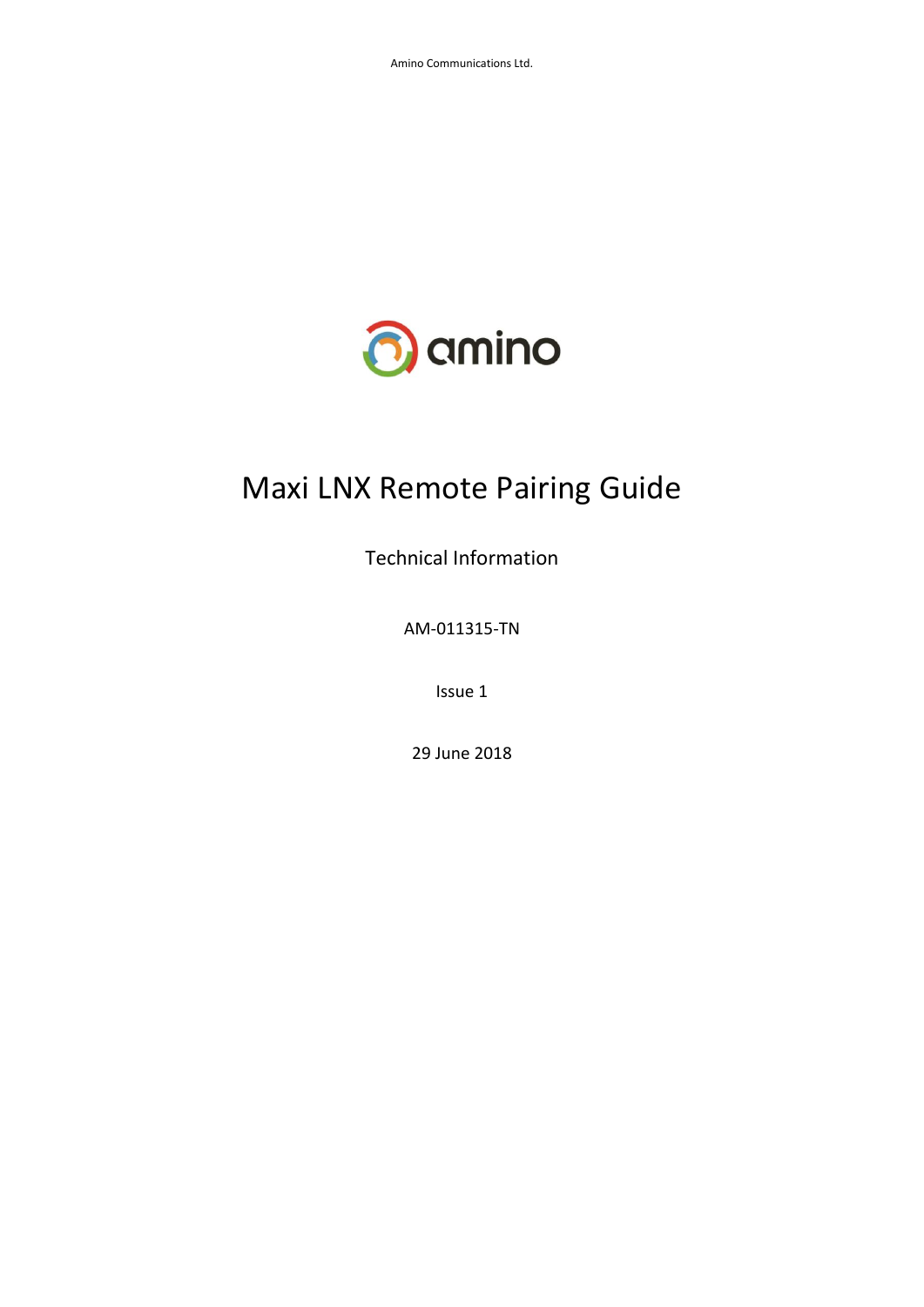# **Revision history**

| <b>Rev</b> | Date      | Author | <b>Description</b> |
|------------|-----------|--------|--------------------|
| А          | 18/04/18  | C Delf | First draft        |
|            | 29/06/018 | C Delf | First issue        |
|            |           |        |                    |

# **Disclaimer**

This document contains information on a product under development. Amino Communications Ltd reserves the right to change or discontinue this product without notice.

# **Trademarks and copyright**

Amino Communications and the Amino logo are trademarks of Amino Communications Limited.

All other trademarks are the property of their respective owners.

© Amino Communications Ltd, 2018

# **Amino contact details**

| <b>Method</b> | <b>From UK</b>    | International   |  |  |  |
|---------------|-------------------|-----------------|--|--|--|
| Telephone     | (01954) 234100    | +44 1954 234100 |  |  |  |
| Fax           | (01954) 234101    | +44 1954 234101 |  |  |  |
| E-mail        | info@aminocom.com |                 |  |  |  |
| Web           | www.aminocom.com  |                 |  |  |  |

Comments about the documentation are welcome. Please submit feedback to [docs@aminocom.com.](mailto:docs@aminocom.com)

For further information about Amino or Amino products, please e-mail [info@aminocom.com.](mailto:info@aminocom.com)

# **Document Conventions**

| <b>Formatting</b>       | <b>Usage</b>                                                                                                                                                    |
|-------------------------|-----------------------------------------------------------------------------------------------------------------------------------------------------------------|
| $\langle \dots \rangle$ | Indicates a value that you need to replace with a system specific value<br>(except where used in HTML or XML examples, where it is used in tags, as<br>normal). |
| []                      | Indicates optional parameters - for example in commands or functions.                                                                                           |
| 1                       | Indicates choices - for example where an input can take one of several<br>values.                                                                               |
| code font               | Indicates input and output values (for example, at a command line), as well<br>as function, configuration, parameter and file names.                            |
| bold text               | Used for emphasis.                                                                                                                                              |
| grey text               | Commands or settings which are not in general use (for example,<br>configuration settings that are reserved for Amino internal use).                            |
| blue text               | Cross-references (this is a "clickable" hyperlink if you are viewing the<br>document electronically).                                                           |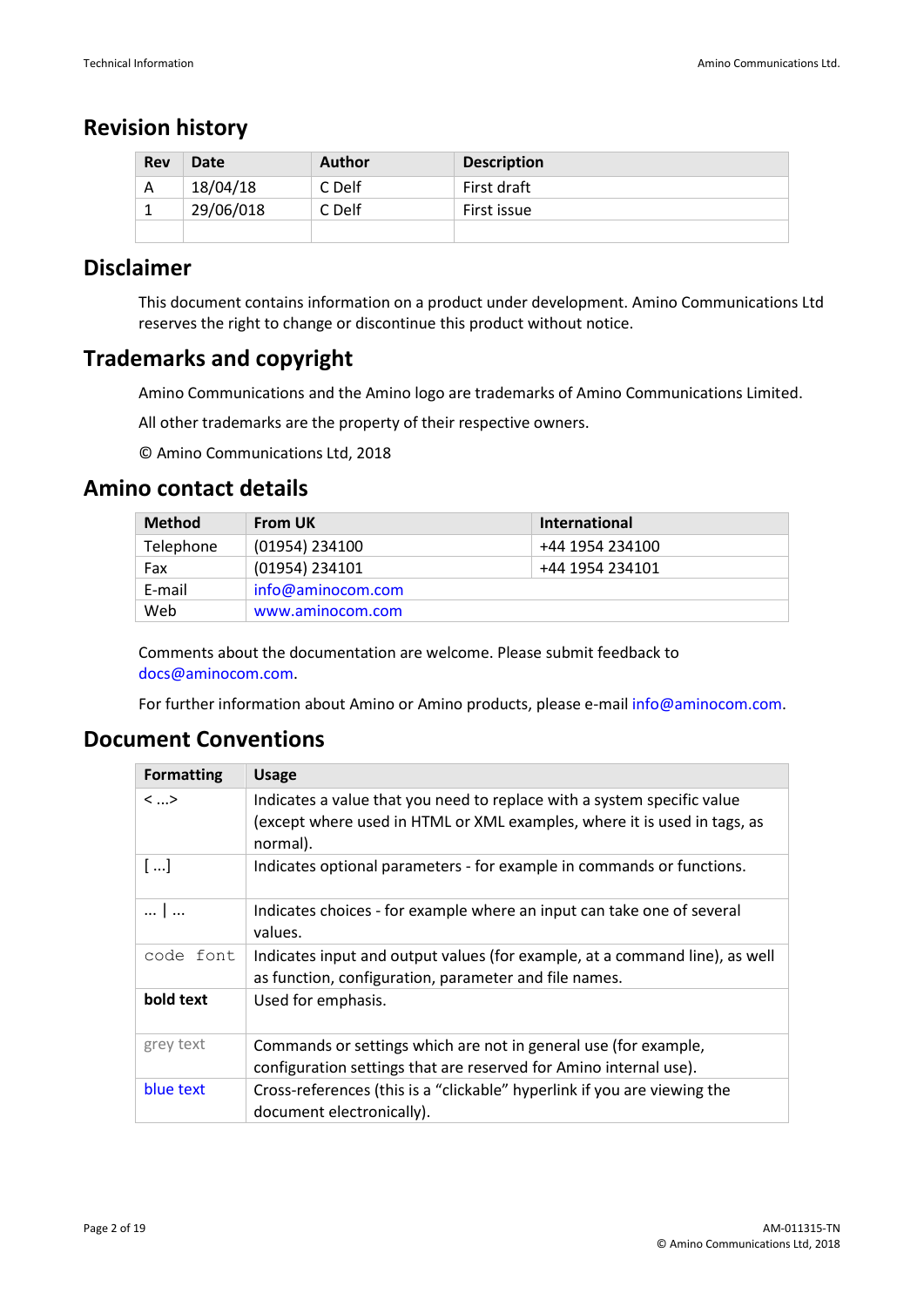# **Contents**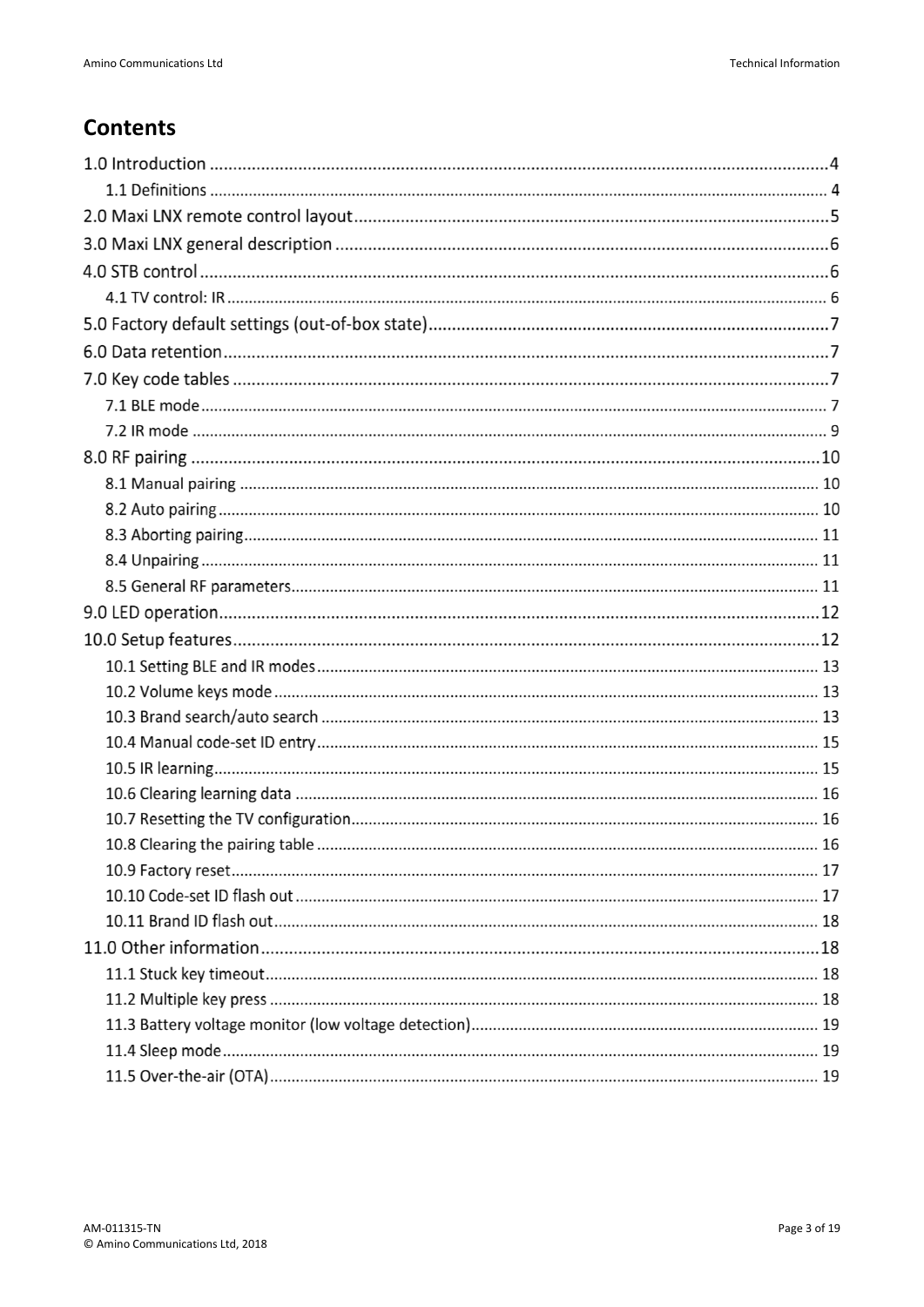# **Maxi LNX Remote Pairing Guide**

# **1.0 Introduction**

This document gives detailed information about the features of the Amino Maxi LNX remote control.

The remote control has two modes of operation, a Bluetooth Low Energy (BLE) radio-frequency (RF) mode, or an infra-red (IR) mode. Features include auto and manual pairing with a set-top box (STB), auto and manual searching for TV brand and a learning function to learn a key operation from another remote control.

# **1.1 Definitions**

The following definitions are used in this document:

| STB-POWER-LED             | The back-lit LED of the STB POWER key (top right corner) on the   |
|---------------------------|-------------------------------------------------------------------|
|                           | remote control.                                                   |
| TV-LED                    | The back-lit LED of the TV/AUX POWER key (top left corner) on the |
|                           | remote control.                                                   |
| STB-LED                   | The power LED on the front of the STB.                            |
| <b>Confirmation flash</b> | An LED flash at an interval of 0.2 seconds.                       |
| Error flash               | An LED flash at an interval of 0.05 seconds                       |
| Inverse flash             | A short flash 'off' when an LED is on.                            |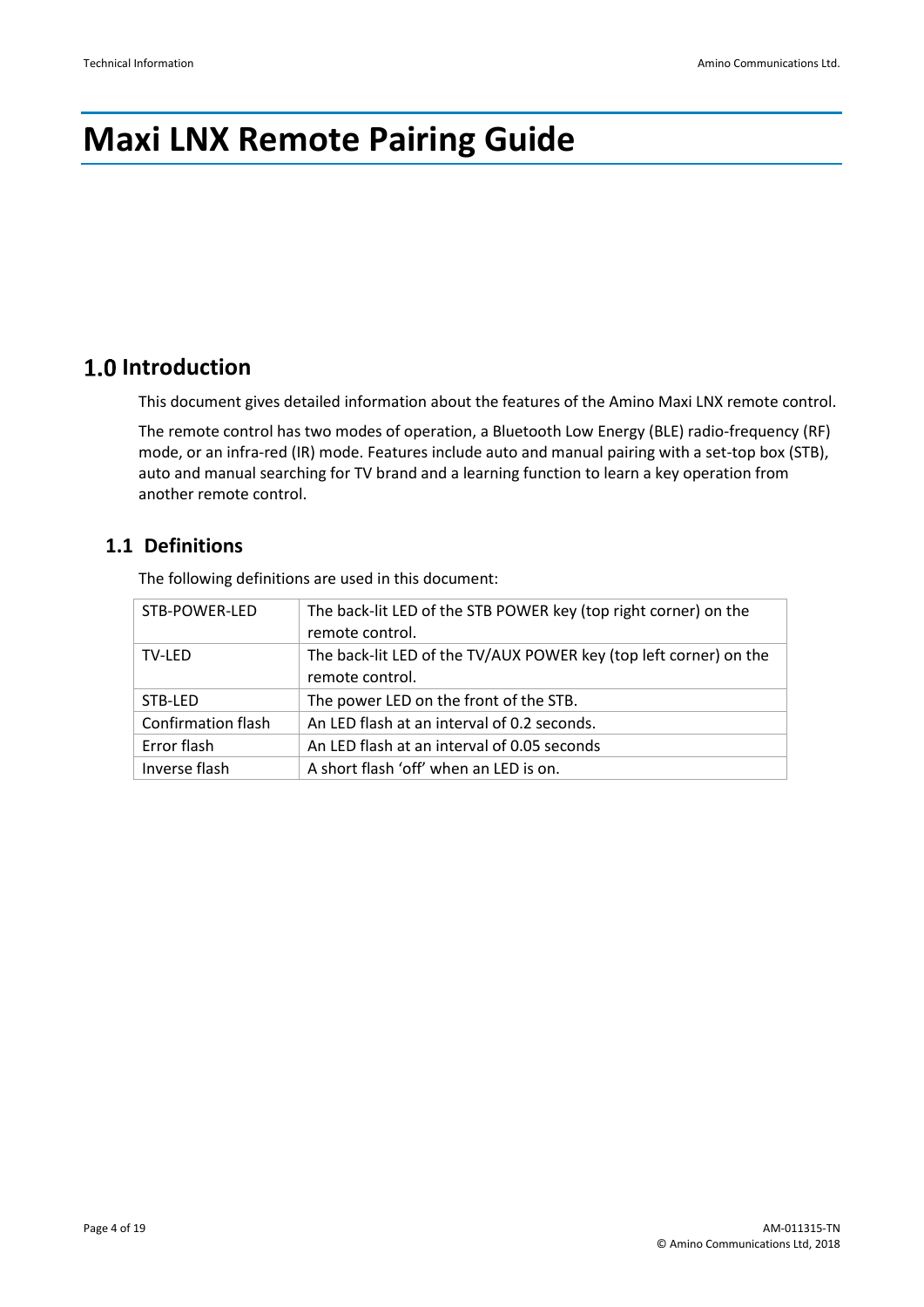# **Maxi LNX remote control layout**

| $\mathbf{1}$   | TV input source select                              | 13<br>1                                                         |
|----------------|-----------------------------------------------------|-----------------------------------------------------------------|
| $\overline{2}$ | TV/AUX power/standby                                | <b>STB</b><br><b>NAU+</b><br><b>JINPU</b>                       |
| 3              | Colour navigation                                   | $\circ$<br>14<br>$\overline{2}$<br><b>POWER</b><br><b>POWER</b> |
| 4              | Replay VOD or recorded video                        | 15<br>3                                                         |
| 5              | <b>STB PVR transport keys</b>                       | <b>REPLAY</b><br><b>SKIP</b><br>16<br>C<br>4<br>VOD<br>E        |
| 6              | Electronic Program Guide                            | <b>REA</b><br><b>PLAY/PAUSA</b><br>↣                            |
| 7              | Navigation and OK                                   | 5<br>Ы                                                          |
| 8              | <b>Back</b>                                         |                                                                 |
| 9              | Volume up and down                                  | 17<br>6<br><b>GUIDE</b><br><b>INFO</b>                          |
| 10             | Channel select and text entry                       | OK<br>7<br>E                                                    |
| 11             | Go to Live TV                                       | 18<br>EXIT<br>8<br><b>BACK</b>                                  |
| 12             | Option (function mapped by the service<br>provider) | 19<br>$\blacktriangleleft$ +<br>÷<br>MENU                       |
| 13             | Infra-red (IR) window                               | 20<br>9<br><b>VOL</b><br>없<br>4                                 |
| 14             | STB power/standby                                   | <b>MUTE</b><br>21                                               |
| 15             | VOD menu                                            | 10<br>3def<br>$1 -$<br>2abc<br>5jkl<br>4ghi<br>6 <sub>mno</sub> |
| 16             | Forward VOD or recorded video                       | 7pqrs<br>8 tuv<br><b>9wxyz</b>                                  |
| 17             | Information                                         | 22<br>11<br>LIVETV<br>SUB/CC<br>$0 -$                           |
| 18             | Exit                                                | <b>Battery low</b><br>23<br>12<br><b>OPTION</b><br><b>DVR</b>   |
| 19             | STB menu                                            | 24                                                              |
| 20             | Channel/Page up and down                            |                                                                 |
| 21             | Mute                                                |                                                                 |
| 22             | Subtitles/closed captions                           |                                                                 |
| 23             | DVR /recordings menu                                |                                                                 |
| 24             | <b>Battery low warning LED</b>                      |                                                                 |
|                |                                                     |                                                                 |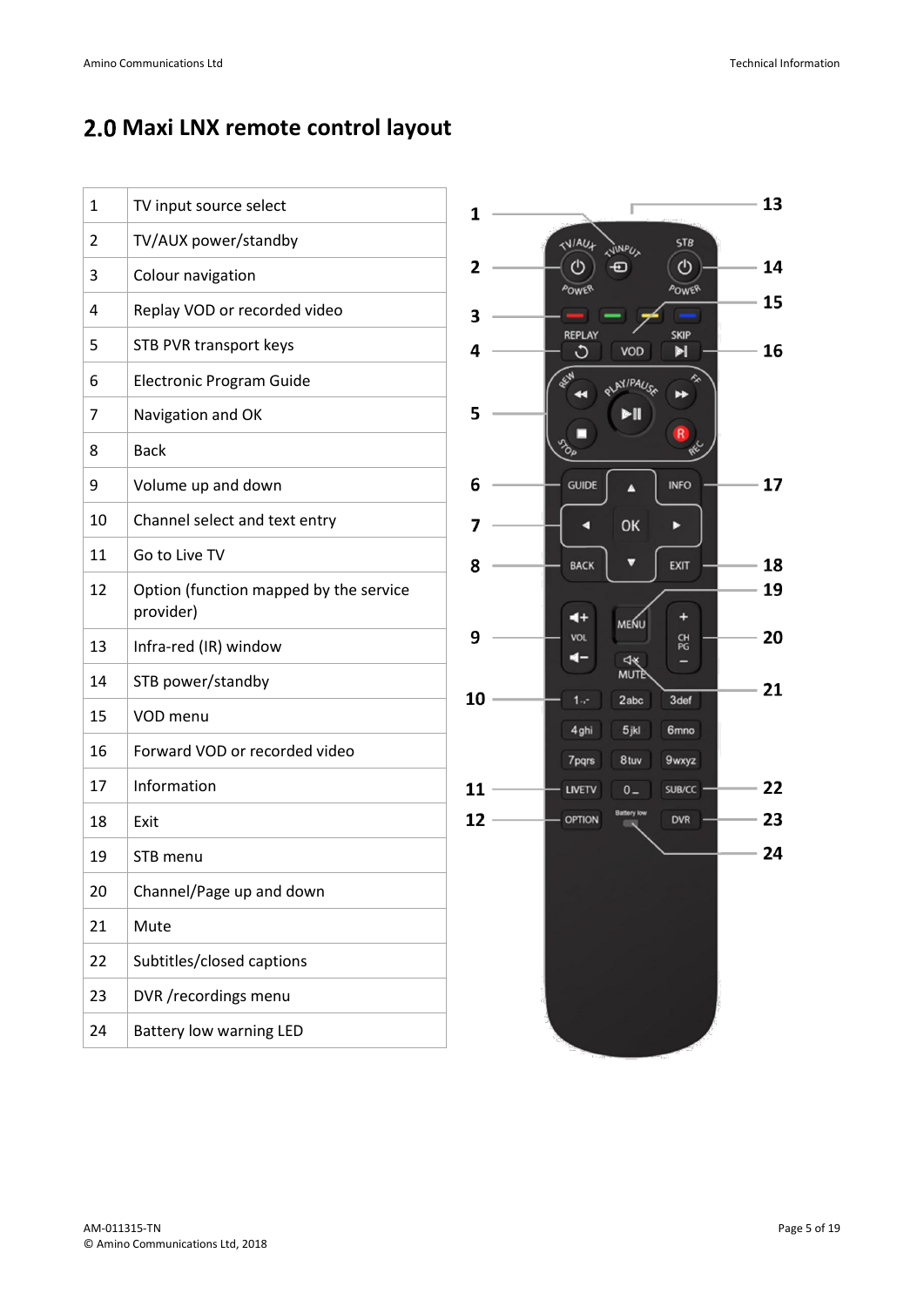# **Maxi LNX general description**

The remote control can transmit RF and IR. It can be set up to control an RF or an IR STB (mutually exclusive). There is an embedded TV IR database and an IR learning feature for a TV or Home Theatre device.

| <b>Keys</b>                                   | <b>Key Type</b> | <b>STB-RF Mode</b>                                                   | <b>STB-IR Mode</b>                                   |
|-----------------------------------------------|-----------------|----------------------------------------------------------------------|------------------------------------------------------|
| TV/AUX POWER,<br><b>TV INPUT</b>              | TV keys only    | universal TV IR (either from<br>database or learned)                 | universal TV IR (either from<br>database or learned) |
|                                               | Set as TV key   | universal TV IR (either from<br>database or learned)                 | universal TV IR (either from<br>database or learned) |
| VOL+, VOL-, MUTE                              | Set as STB key  | STB BLE key code (when<br>paired) or advertising (when<br>unpaired). | STB IR key code (RC6)                                |
| all other keys<br>except those<br>shown above | STB keys        | STB BLE key code (when<br>paired) or advertising (when<br>unpaired). | STB IR key code (RC6)                                |

The table below shows the key code type under RF and IR modes:

# **4.0 STB control**

The RF platform is BLE, using HOGP (HID Over Gatt Profile) as the top layer.

The IR protocol to control the STB is RC6.

All features that rely on RF communication are disabled when the STB is in IR mode.

# **4.1 TV control: IR**

The remote control has an embedded TV IR database, and the five key functions shown below can be programmed for each brand in the database. These keys can also learn IR functions, se[e IR learning.](#page-14-0)

| <b>Key Name</b>        | <b>Key Number</b> | <b>TV IR DB</b> | <b>IR learning</b> | <b>STB Key</b> |
|------------------------|-------------------|-----------------|--------------------|----------------|
| <b>TV INPUT</b>        |                   |                 | γ                  | N              |
| TV/AUX<br><b>POWER</b> | $\mathcal{P}$     | v               | v                  | N              |
| VOL+                   | 9                 |                 | v                  |                |
| VOL-                   | 9                 | v               | v                  |                |
| <b>MUTE</b>            | 20                | v               | ν                  |                |

TV INPUT and TV/AUX POWER are TV IR keys which have no STB key functions:

VOL+, VOL- and MUTE support both TV IR keys and STB keys. Se[e Volume keys mode](#page-12-0) [Volume keys](#page-12-0)  [modef](#page-12-0)or information on how to set them as TV keys or STB keys.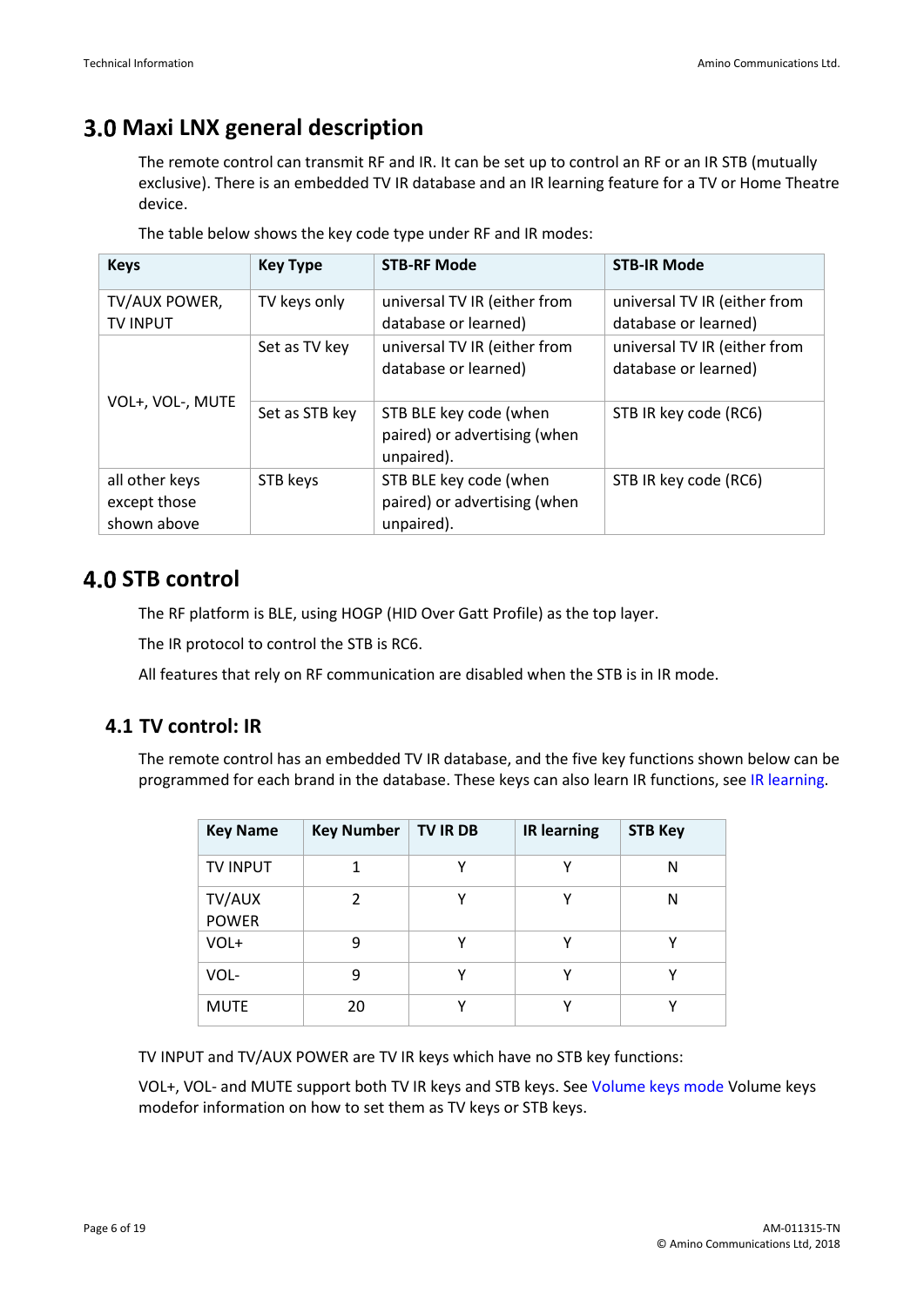# **Factory default settings (out-of-box state)**

The factory default state for the remote control is:

- BLE mode
- VOL+, VOL- and MUTE keys are set to BLE mode
- unpaired
- default IR TV code of 1150 (Samsung)
- IR learning data is empty

# **6.0 Data retention**

Data retention is required for the remote control to retain all settings during a battery change. The data stored in non-volatile memory is:

- the STB control medium i.e. RF or IR
- the mode of the volume keys VOL+, VOL- and MUTE, i.e. TV keys or STB keys.
- IR DB code-set ID and brand ID.
- IR learning data.
- BLE pairing data.

# **7.0 Key code tables**

### **7.1 BLE mode**

All STB RF key codes are transmitted through BLE HOGP profile, using either Keyboard (0x07) or Consumer Control (0x0C).

|        | Bit 7     | Bit 6     | Bit 5 | Bit 4            | Bit 3        | Bit 2 | Bit 1 | Bit 0 |
|--------|-----------|-----------|-------|------------------|--------------|-------|-------|-------|
| Byte 0 |           |           |       | OxO2 (Report ID) |              |       |       |       |
| Byte 1 |           |           |       |                  | Key Modifier |       |       |       |
| Byte 2 |           | Reserved  |       |                  |              |       |       |       |
| Byte 3 |           | Keycode 1 |       |                  |              |       |       |       |
| Byte 4 |           | Keycode 2 |       |                  |              |       |       |       |
| Byte 5 |           | Keycode 3 |       |                  |              |       |       |       |
| Byte 6 |           | Keycode 4 |       |                  |              |       |       |       |
| Byte 7 | Keycode 5 |           |       |                  |              |       |       |       |
| Byte 8 | Keycode 6 |           |       |                  |              |       |       |       |

Keyboard Key Report:

#### Consumer Control Report:

|        | Bit 7                       | Bit 6                       | Bit 5 | Bit 4 | Bit 3 | Bit 2 | Bit 1 | Bit 0 |
|--------|-----------------------------|-----------------------------|-------|-------|-------|-------|-------|-------|
| Byte 0 |                             | 0x03 (Report ID)            |       |       |       |       |       |       |
| Byte 1 |                             | Consumer Control Code (LSB) |       |       |       |       |       |       |
| Byte 2 | Consumer Control Code (MSB) |                             |       |       |       |       |       |       |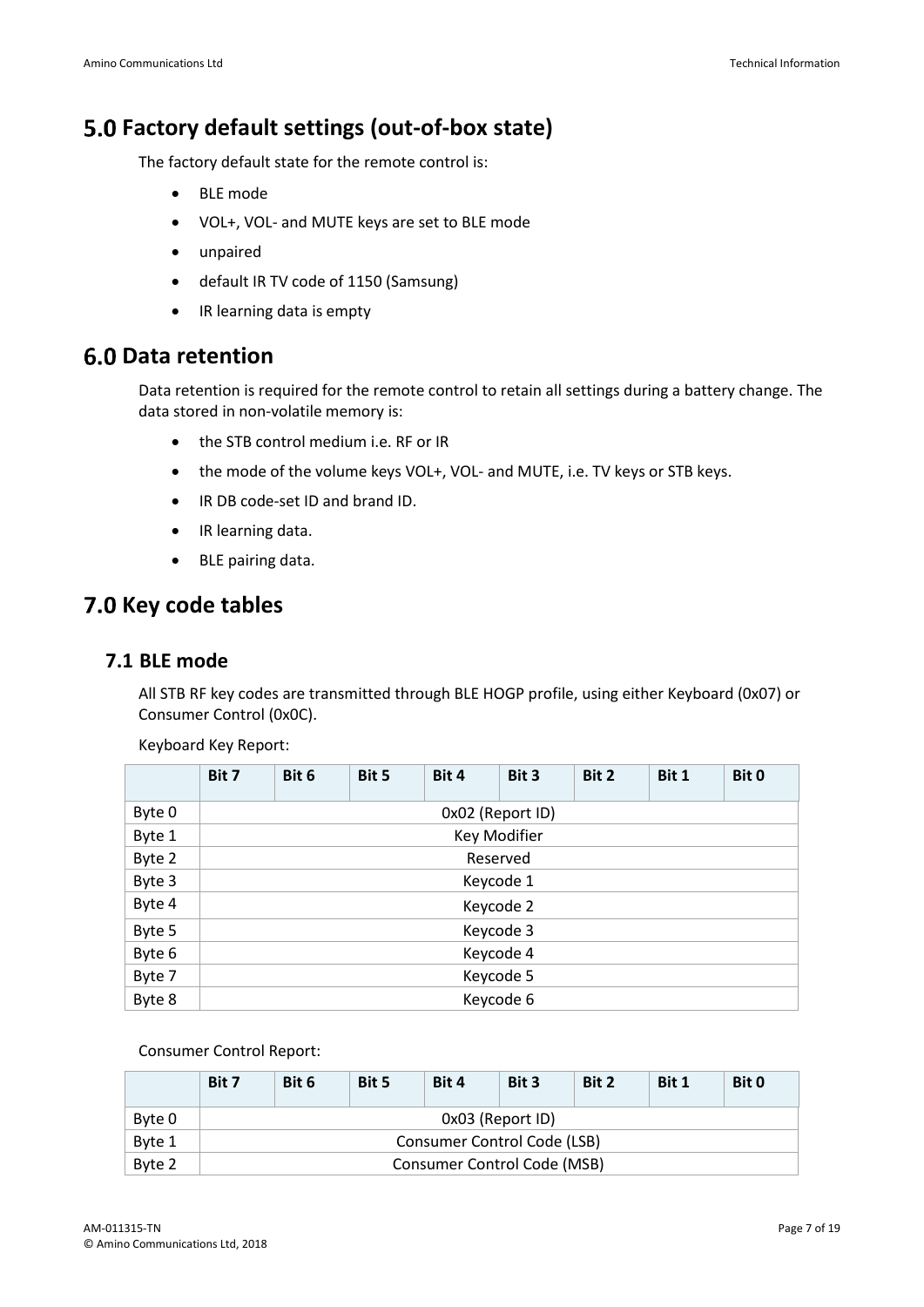#### **RF key code table**

| $\mathbf{1}$ |               |   | $\overline{2}$       |           | 3              |                 |
|--------------|---------------|---|----------------------|-----------|----------------|-----------------|
|              | TV PWR        |   | <b>TV INPUT</b>      |           | <b>STB PWR</b> |                 |
|              | N/A(TV key)   |   | N/A (TV key)         |           | 0x0C/0x30      |                 |
|              |               |   |                      |           |                |                 |
|              |               |   |                      |           |                |                 |
| 4            |               | 5 |                      | 6         |                | 7               |
|              | <b>RED</b>    |   | <b>GREEN</b>         | YELLOW    |                | <b>BLUE</b>     |
|              | 0x07/0x3B     |   | 0x07/0x3C            | 0x07/0x3D |                | 0x07/0x3A       |
| 8            |               |   | 9                    |           | 10             |                 |
|              | <b>REPLAY</b> |   | VOD                  |           |                | <b>SKIP</b>     |
|              | 0x0C/0xBC     |   | 0x0C/0x85            |           |                | 0x0C/CE         |
| 11           |               |   |                      |           | 12             |                 |
|              | REW           |   |                      |           |                | <b>FAST FWD</b> |
|              | 0x0C/0xB4     |   |                      |           |                | 0x0C/0xB3       |
|              |               |   | 13                   |           |                |                 |
|              |               |   | PLAY/PAUSE           |           |                |                 |
|              |               |   | 0x0C/0xCD            |           |                |                 |
| 14           |               |   |                      |           | 15             |                 |
|              | <b>STOP</b>   |   |                      |           |                | <b>REC</b>      |
|              | 0x0C/0xB7     |   |                      |           |                | 0x0C/0xB2       |
|              |               |   |                      |           |                |                 |
|              |               |   |                      |           |                |                 |
| 16           |               |   | 17                   |           | 18             |                 |
|              | <b>GUIDE</b>  |   | UP                   |           |                | <b>INFO</b>     |
|              | 0x0C/0x8D     |   | 0x0C/0x42            |           |                | 0x0C/0x60       |
| 19           |               |   | 20                   |           | 21             |                 |
|              | <b>LEFT</b>   |   | OK                   |           |                | RIGHT           |
|              | 0x0C/0x44     |   | 0x0C/0x41            |           |                | 0x0C/0x45       |
| 22           |               |   | 23                   |           | 24             |                 |
|              | <b>BACK</b>   |   | <b>DOWN</b>          |           |                | <b>EXIT</b>     |
|              | 0x0C/0x224    |   | 0x0C/0x43            |           |                | 0x0C/0x46       |
|              |               |   |                      |           |                |                 |
| 25           |               |   | 26                   |           | 27             |                 |
|              | VOL+          |   | <b>MENU</b>          |           |                | CH+             |
|              | 0x0C/0xE9     |   | 0x0C/0x40            |           |                | 0x0C/0x9C       |
|              |               |   |                      |           |                |                 |
| 28           |               |   | 29                   |           | 30             |                 |
|              | VOL-          |   | MUTE                 |           |                | CH-             |
|              | 0x0C/0xEA     |   | 0x0C/0xE2            |           |                | 0x0C/0x9D       |
|              |               |   |                      |           |                |                 |
| 31           |               |   | 32                   |           | 33             |                 |
|              | Digit 1       |   | Digit 2              |           |                | Digit 3         |
|              | 0x07/0x1E     |   | 0x07/0x1F            |           |                | 0x07/0x20       |
| 34           |               |   | 35                   |           | 36             |                 |
|              | Digit 4       |   |                      |           |                | Digit 6         |
|              | 0x07/0x21     |   | Digit 5<br>0x07/0x22 |           |                | 0x07/0x23       |
| 37           |               |   | 38                   |           | 39             |                 |
|              | Digit 7       |   | Digit 8              |           |                | Digit 9         |
|              | 0x07/0x24     |   | 0x07/0x25            |           |                | 0x07/0x26       |
| 40           |               |   | 41                   |           | 42             |                 |
|              | LIVE          |   | Digit 0              |           |                | SUB/CC          |
|              | 0x0C/0x89     |   | 0x07/0x27            |           |                | 0x0C/0x61       |
| 43           |               |   |                      |           | 44             |                 |
|              | <b>OPTION</b> |   |                      |           |                | <b>DVR</b>      |
|              | 0x0C/0x19F    |   |                      |           |                | 0x0C/0x92       |
|              |               |   |                      |           |                |                 |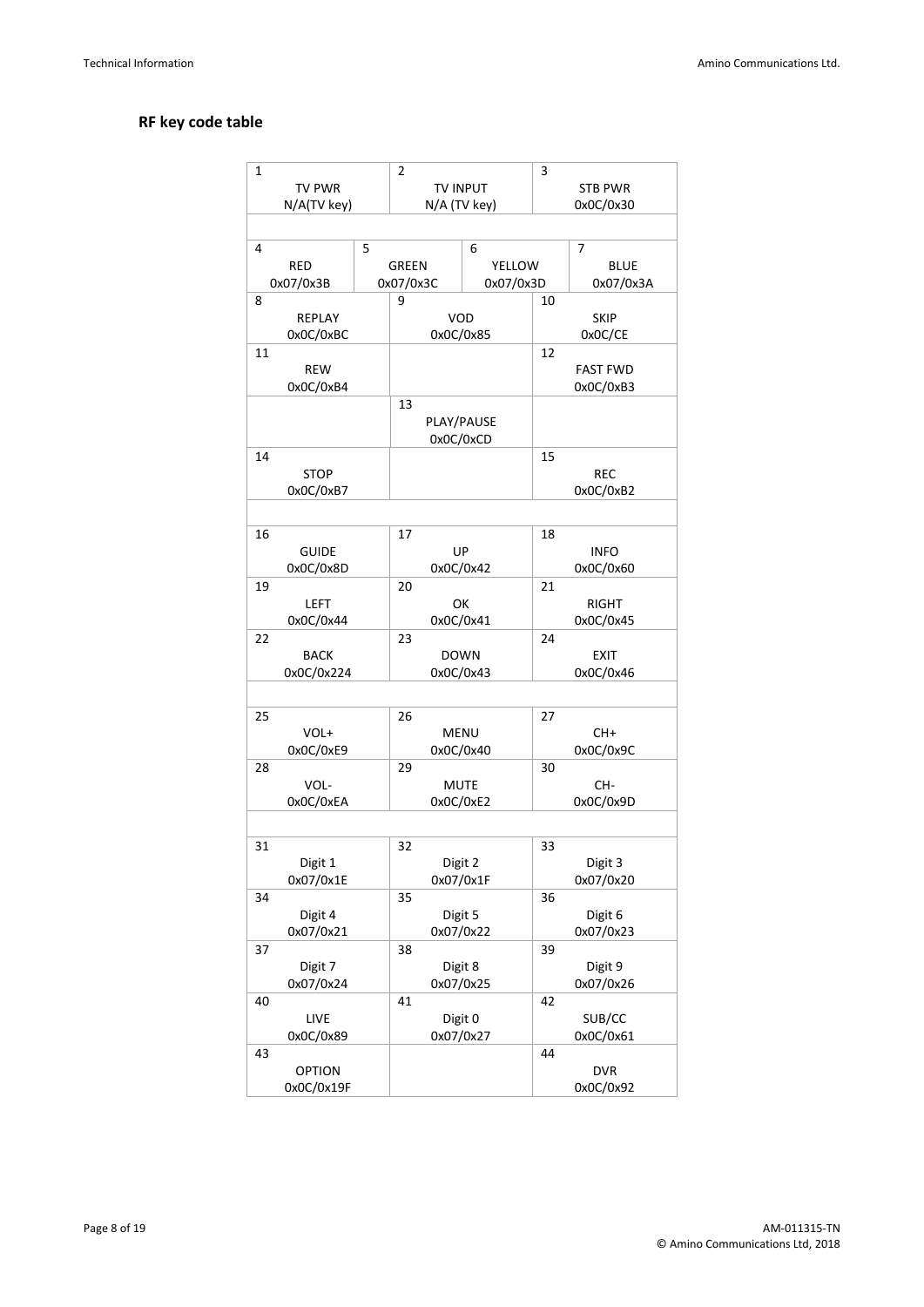# **7.2 IR mode**

| 1                 | $\overline{2}$ | 3                 |                 |
|-------------------|----------------|-------------------|-----------------|
| <b>TV PWR</b>     |                | TV INPUT          | <b>STB PWR</b>  |
| N/A (pure TV key) |                | N/A (pure TV key) | 012             |
|                   |                |                   |                 |
| 4                 | 5              | 6                 | 7               |
| RED               | <b>GREEN</b>   | YELLOW            | <b>BLUE</b>     |
|                   |                |                   |                 |
| 109               | 110            | 111               | 112             |
| 8                 | 9              | 10                |                 |
| REPLAY            |                | VOD               | <b>SKIP</b>     |
| 140               |                | 240               | 076             |
| 11                |                | 12                |                 |
| <b>REW</b>        |                |                   | <b>FAST FWD</b> |
| 041               |                |                   | 040             |
|                   | 13             |                   |                 |
|                   |                | PLAY/PAUSE        |                 |
|                   |                | 044               |                 |
| 14                |                | 15                |                 |
| <b>STOP</b>       |                |                   | <b>REC</b>      |
| 049               |                |                   | 055             |
|                   |                |                   |                 |
| 16                | 17             | 18                |                 |
| <b>GUIDE</b>      |                | UP                | <b>INFO</b>     |
|                   |                |                   |                 |
| 204               |                | 088               | 015             |
| 19                | 20             | 21                |                 |
| <b>LEFT</b>       |                | OK                | <b>RIGHT</b>    |
| 090               |                | 092               | 091             |
| 22                | 23             | 24                |                 |
| <b>BACK</b>       |                | <b>DOWN</b>       | <b>EXIT</b>     |
| 131               |                | 089               | 085             |
|                   |                |                   |                 |
| 25                | 26             | 27                |                 |
| VOL+              |                | <b>MENU</b>       | CH+             |
| 016               |                | 084               | 032             |
|                   |                |                   |                 |
| 28                | 29             | 30                |                 |
| VOL-              |                | <b>MUTE</b>       | CH-             |
| 017               |                | 013               | 033             |
|                   |                |                   |                 |
| 31                | 32             | 33                |                 |
| Digit 1           |                | Digit 2           | Digit 3         |
| 001               |                | 002               | 003             |
| 34                | 35             | 36                |                 |
| Digit 4           |                | Digit 5           | Digit 6         |
| 004               |                | 005               | 006             |
|                   |                |                   |                 |
| 37                | 38             | 39                |                 |
| Digit 7           |                | Digit 8           | Digit 9         |
| 007               |                | 008               | 009             |
| 40                | 41             | 42                |                 |
| LIVE              |                | Digit 0           | SUB/CC          |
| 021               |                | 000               | 075             |
| 43                |                | 44                |                 |
| <b>OPTION</b>     |                |                   | <b>DVR</b>      |
| 019               |                |                   | 208             |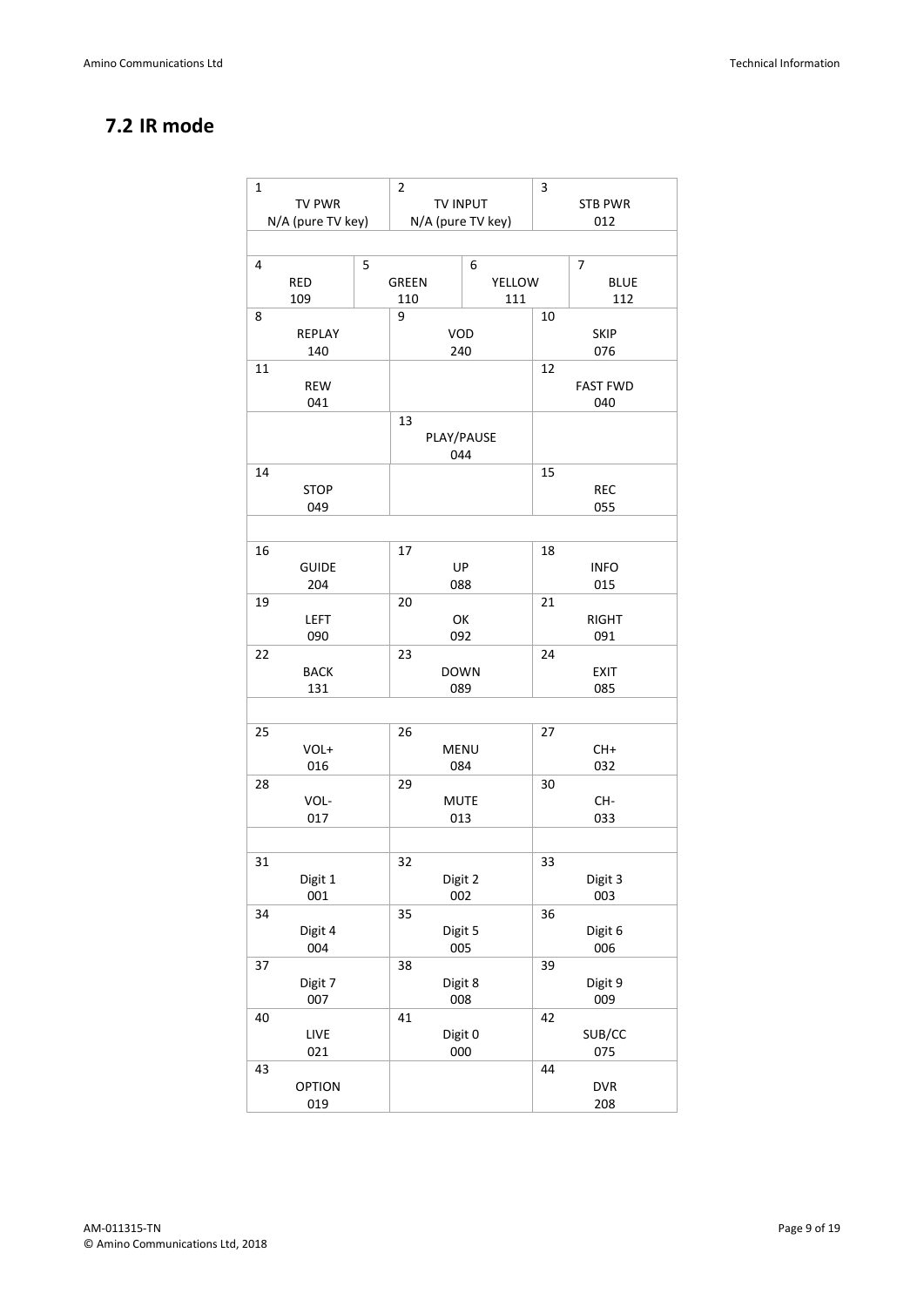# **8.0 RF pairing**

### **8.1 Manual pairing**

Manual pairing can be triggered by the remote control at any time, either in BLE or IR mode, paired or unpaired. You can only pair manually when the STB is in pairing mode.

The STB is in pairing mode:

- for two minutes after the STB boots up.
- when there are remote control pairing instructions shown by the middleware (depending on the middleware application).

During pairing only the STB POWER key on the remote control will work. If you want to abort pairing or use another function you must press the STB POWER key.

#### *To manually pair the remote to the STB:*

1. Press keys **MENU** and **OK** simultaneously for at least three seconds until the STB-POWER-LED flashes to confirm the key press.

The remote control is available for pairing for 60 seconds, and the STB-POWER-LED remains on during this time.

2. If pairing is successful:

the STB-POWER-LED flashes once to confirm pairing and the remote control changes to BLE mode. (The STB-LED may flash to confirm the pairing depending on the middleware or firmware version.)

If pairing is unsuccessful or times out:

the TV-LED flashes once to indicate an error. (The STB may indicate this change depending on the middleware or firmware version.)

### **8.2 Auto pairing**

Before the STB can be controlled, you must pair it with the remote control. This section gives the auto-pairing procedure for a new remote control or one that has been factory reset (i.e. it is in BLE mode and not paired to any STB).

Auto-pairing can be triggered by the remote control in two cases:

- after the batteries have been inserted. (Pairing is not lost when the batteries are replaced, the pairing remains for at least 1 hour.)
- after any key is pressed, and the STB-POWER-LED flashes to confirm the key press.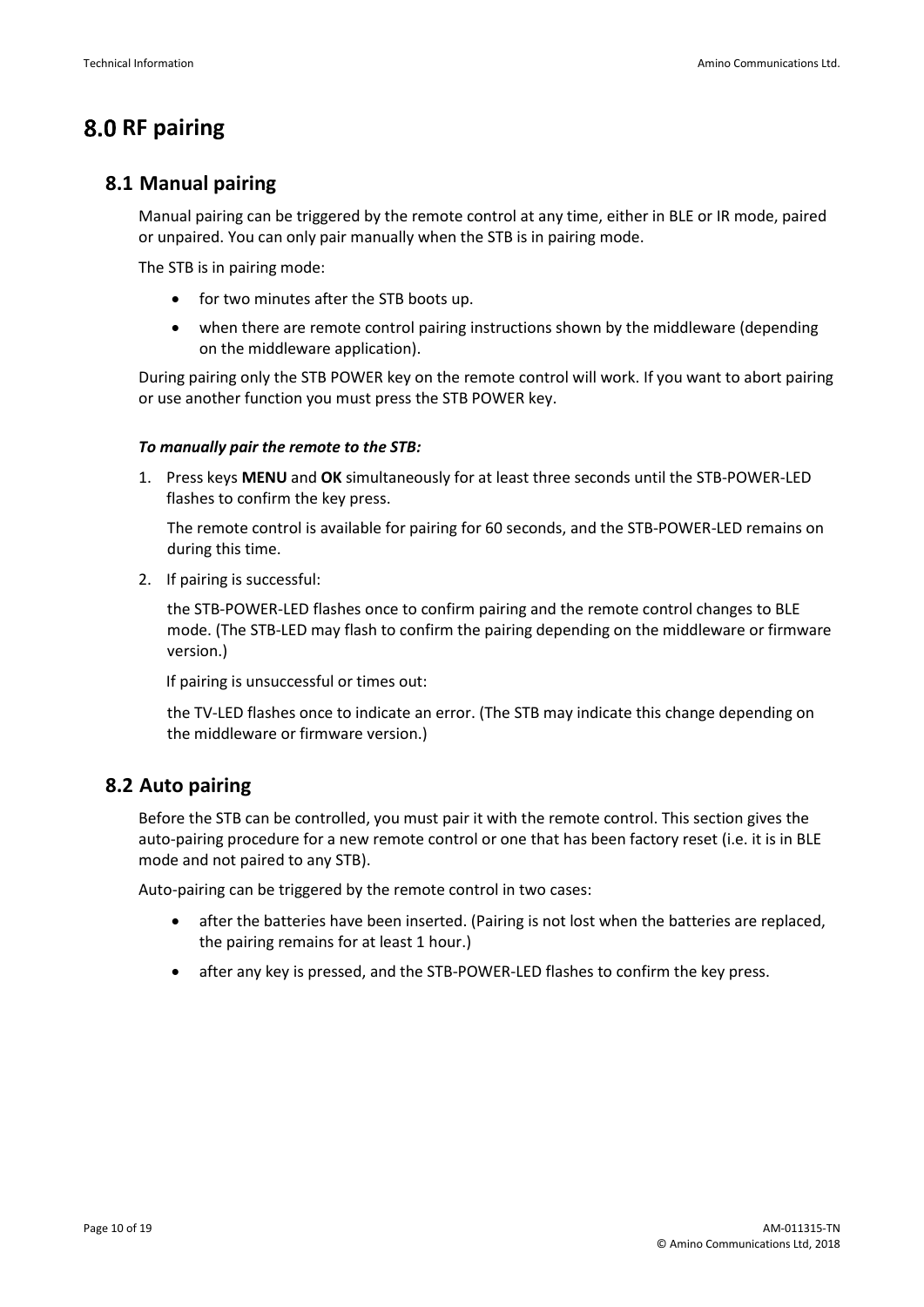#### *To auto pair the remote control to the STB:*

- 1. Ensure the STB is powered on and the STB-POWER-LED on the remote is off.
- 2. Point the remote control at the STB so the IR command is received correctly.
- 3. Press keys **MENU** and **OK** simultaneously for at least three seconds until the STB-POWER-LED flashes to confirm the key press.
- 4. If pairing is successful:

the STB-POWER-LED flashes once to confirm pairing and the remote control changes to BLE mode. (The STB-LED may flash to confirm the pairing depending on the middleware or firmware version.)

If pairing is unsuccessful or times out:

the TV-LED flashes once to indicate an error. (The STB may indicate this change depending on the middleware or firmware version.)

### **8.3 Aborting pairing**

You can abort pairing by pressing the STB POWER key on the remote control.

After pairing is aborted, the remote control remains in the mode it was in before pairing, and you can now use the other remote control functions.

### **8.4 Unpairing**

If the remote control is unpaired, it will disconnect from the STB immediately. The remote control is then put into IR mode.

#### *To unpair the remote control from the STB:*

1. Press keys **1** and **6** simultaneously for at least three seconds.

After three seconds the TV-LED will flash twice then remain on.

2. Enter the key sequence **9 8 2**.

After you have entered the key sequence, the TV-LED turns off and the STB-POWER-LED flashes twice to confirm unpairing.

The remote control then returns to IR mode.

### **8.5 General RF parameters**

At any one time, the remote control can only pair with one STB. To start a new pairing, the remote control will always erase a previous pairing before entering discoverable mode.

The remote control enters sleep mode 30 seconds after the last RF transmission.

Device name: "RC5344407"

Manufacturer name: "OMNI REMOTES"

Vendor ID: 0x057A (Omni Remotes)

Product ID: 0x0003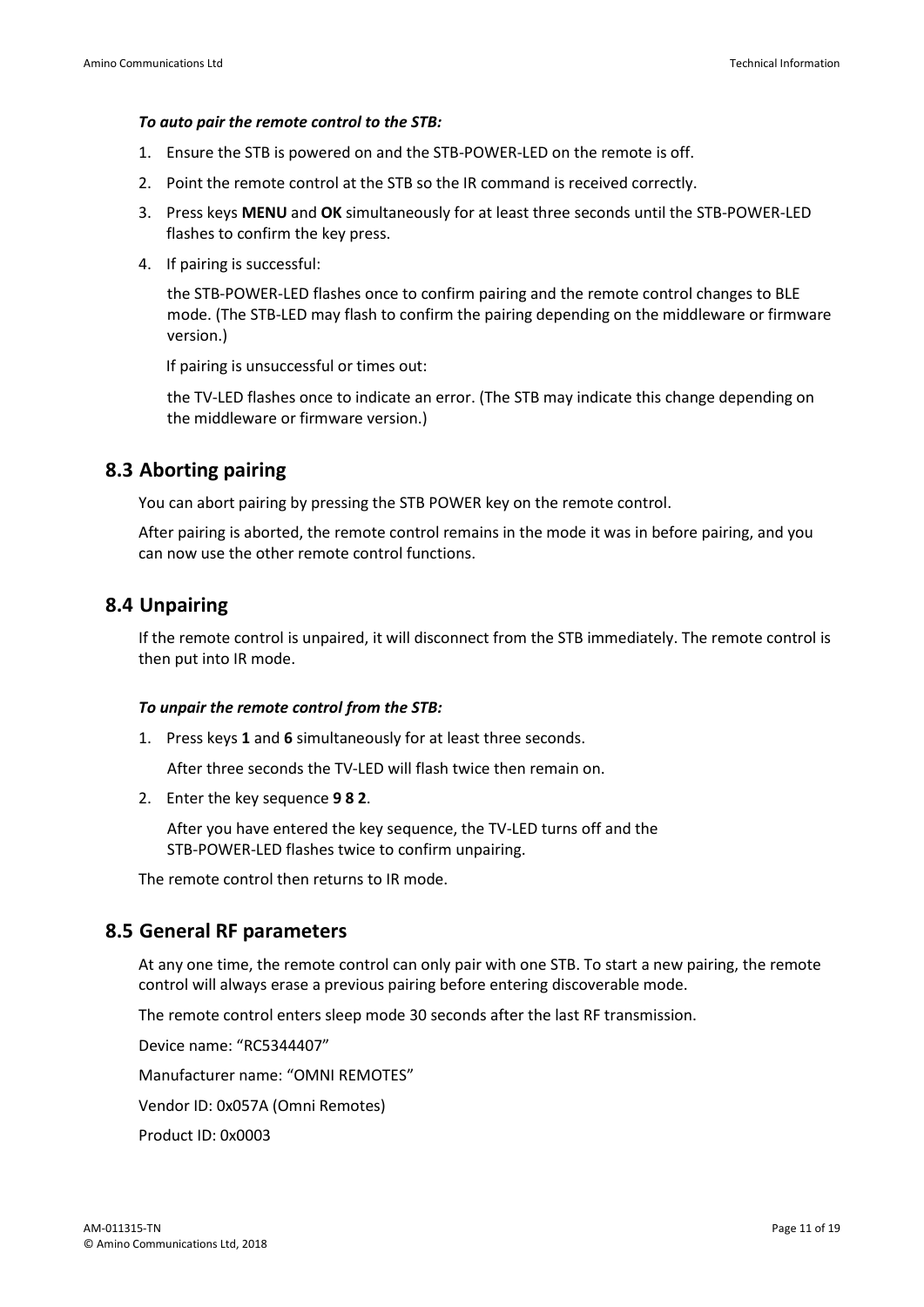# **9.0 LED operation**

The TV-LED key lights when a TV key is pressed, the STB-LED lights when an STB key is pressed.

During setup features the LED operation will differ under different cases. The following table gives the possible LED flashing patterns:

| Setup action              | <b>LED</b>                     | <b>Timing</b>          |
|---------------------------|--------------------------------|------------------------|
| <b>Confirmation Flash</b> | either STB-POWER-LED or TV-LED | Long flash twice       |
| Error Flash               | either STB-POWER-LED or TV-LED | Short flash five times |
| LVD Warning Flash         | LVD-LFD                        | Short flash four times |

# **10.0 Setup features**

Each setup feature is triggered by a special key combination. An overview of the setup features and the corresponding key presses is shown in the table below.

| <b>Setup Feature</b>                                           | <b>Combo Keys:</b>                                       |  |  |  |  |
|----------------------------------------------------------------|----------------------------------------------------------|--|--|--|--|
|                                                                | < > normal key-press                                     |  |  |  |  |
|                                                                | << >> hold for at least three seconds                    |  |  |  |  |
| Set STB control medium to IR (see Setting BLE                  | $<<$ MENU + 1>>                                          |  |  |  |  |
| and IR modes)                                                  |                                                          |  |  |  |  |
| Set STB control medium to RF (see Setting BLE<br>and IR modes) | $<>$                                                     |  |  |  |  |
| Set Volume keys as TV keys (see Volume keys<br>mode)           | $<>$                                                     |  |  |  |  |
| Set Volume keys as STB keys (see Volume keys                   | $<>$                                                     |  |  |  |  |
| mode)                                                          |                                                          |  |  |  |  |
| Brand search/auto search                                       | $<<1 + 3>>$                                              |  |  |  |  |
| Manual code-set ID entry                                       | $<<2 + 6>>$                                              |  |  |  |  |
| <b>IR learning</b>                                             | $<<4 + 6>>$ , $<$ key>                                   |  |  |  |  |
| <b>Clearing learning data</b>                                  | <<4 + 6>>, <target key="">, &lt; target key&gt;</target> |  |  |  |  |
| Resetting the TV configuration                                 | $<<1 + 6>>$ , <9>, <9>, <6>                              |  |  |  |  |
| Clearing the pairing table                                     | $<<1 + 6>>$ , <9>, <8>, <2>                              |  |  |  |  |
| <b>Factory reset</b>                                           | $<<1 + 6>>, <9> , <8> , <1>$                             |  |  |  |  |
| Code-set ID flash out                                          | $<<1 + 6>>$ , $<$ VOL->,                                 |  |  |  |  |
|                                                                | <1> [flash], <2> [flash],                                |  |  |  |  |
|                                                                | <3> [flash], <4> [flash]                                 |  |  |  |  |
| <b>Brand ID flash out</b>                                      | $<<1 + 6>>$ , $<$ VOL+>,                                 |  |  |  |  |
|                                                                | <1> [flash], <2> [flash],                                |  |  |  |  |
|                                                                | <3> [flash], <4> [flash]                                 |  |  |  |  |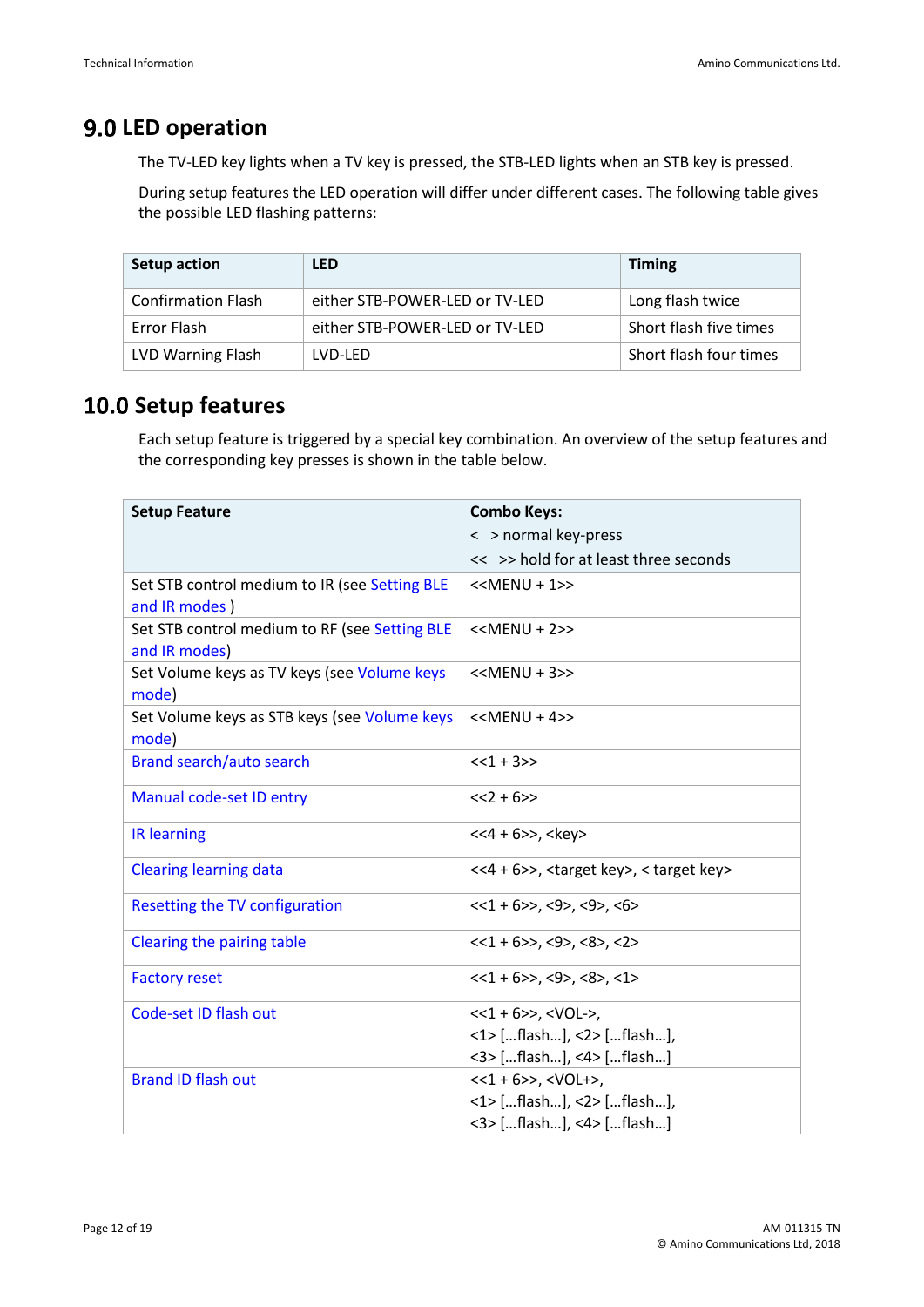All setup modes can be triggered in either IR or RF control mode, and all setup modes can be triggered irrespective of whether the volume keys are set to TV keys or STB keys.

Before entering the setup mode using key combinations, the remote control will check if the battery voltage is at LVD status. You can only enter setup mode when the battery is **not** in LVD status.

### <span id="page-12-1"></span>**10.1 Setting BLE and IR modes**

#### *To set to RF mode*

Press keys **MENU** and **2** simultaneously for at least three seconds.

1. If the remote control is paired:

The STB-POWER-LED flashes once to confirm. The remote control is now in BLE mode.

2. If the remote control is unpaired:

The STB-POWER-LED flashes to indicate an error and the remote control will remain in IR mode. In this case, a manual pairing will be required to pair the remote control to the STB.

#### *To set to IR mode:*

Press keys **MENU** and **1** simultaneously for at least three seconds.

The STB-POWER-LED flashes twice to confirm. The remote control is now in IR mode and the keys will send IR codes.

### <span id="page-12-0"></span>**10.2 Volume keys mode**

The three volume keys VOL+, VOL-, MUTE can work as either TV IR keys or STB (IR/RF) keys. You can select the mode using the key combination shown below. Note that this mode only affects the behaviours of the three volume keys and does not change the behaviours of other keys.

#### *To set volume keys as TV keys*

Press keys **MENU** and **3** simultaneously for at least three seconds.

The TV-LED gives a confirmation flash and the three volume keys now act as TV keys. They will now send TV IR codes (either from the DB or learned).

#### *To set volume keys as STB keys*

Press keys **MENU** and **4** simultaneously for at least three seconds.

The TV-LED gives a confirmation flash and the three volume keys now act as STB keys. They will now send STB codes, either IR or RF depending on the mode of the remote control setting. (See [Setting](#page-12-1)  [BLE and IR modes.](#page-12-1))

### <span id="page-12-2"></span>**10.3 Brand search/auto search**

The brand search/auto search feature consists of two functions:

- search through the TV code-sets under a certain brand (brand-search).
- search through all TV code-sets (auto-search).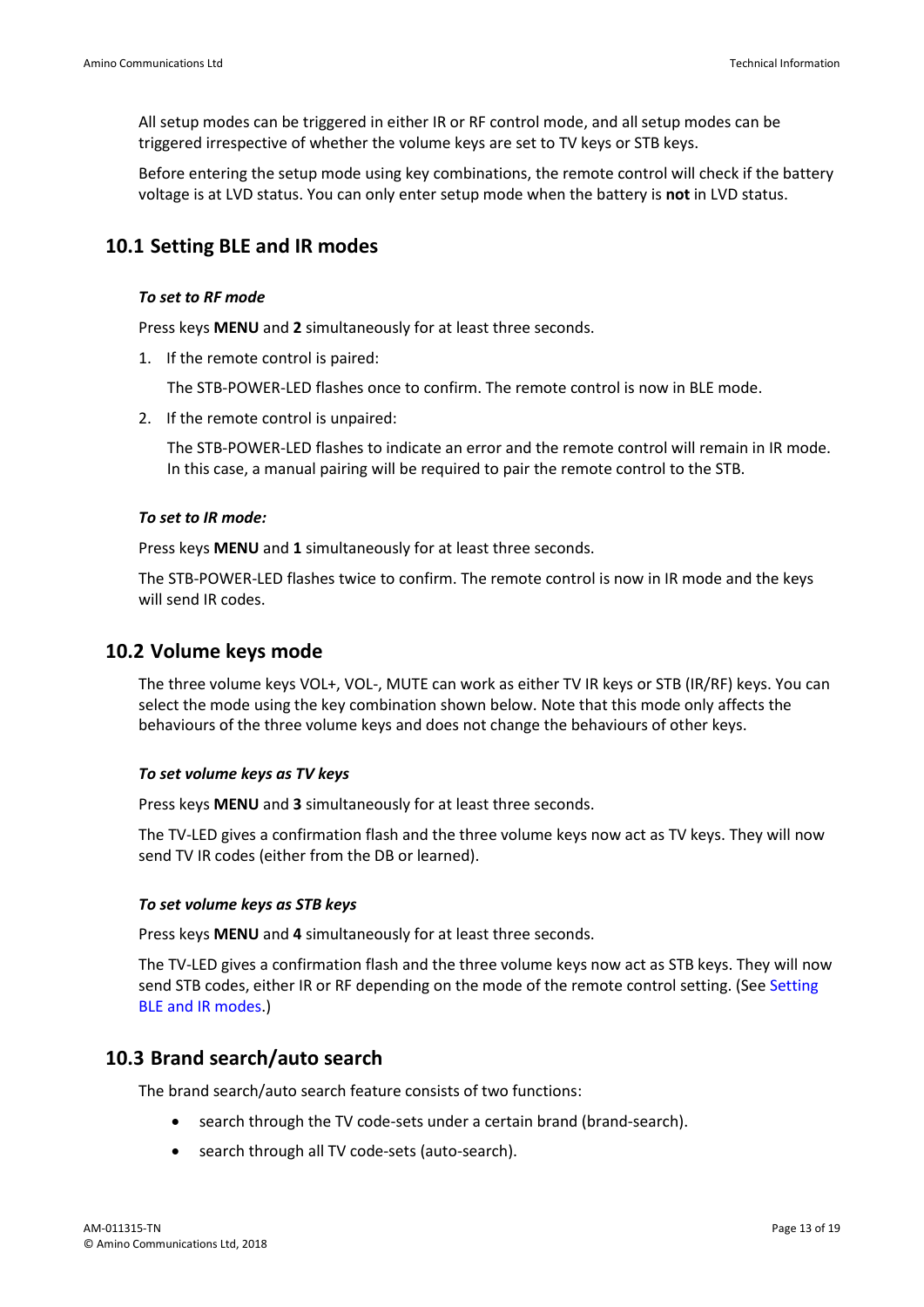#### *To do a brand search/auto search*

- 1. If you do not know the brand code for your TV, go to<https://www.aminocom.com/legal/docs> > Remote Control User Guide > TV Brand Codes. Click **TV Brand Codes for Willow, Oak, Birch, Mini, Maxi**. Search for your TV brand and note the brand code.
- 2. Ensure the TV is turned on (the STB does not have to be turned on).
- 3. Press keys **1** and **3** simultaneously for at least three seconds. Afterwards the TV-LED flashes twice and remains on.
- 4. Release the keys. Enter the 4-digit brand code for the TV brand. (Alternatively you can enter 9999 or no digits for auto search.) When a key is pressed, the TV-LED gives a short inverse flash. After entering the fourth digit, the remote control checks if the brand code is valid:
	- if valid, the TV-LED gives a confirmation flash and remains on.
	- If invalid, the TV-LED gives an error flash and the remote control returns to user mode.
- 5. Press the **TV/AUX-POWER** or **MUTE** key continuously; after two seconds a "Power Toggle" or "Mute Toggle" IR command is transmitted for the next universal code-set in the list of code-sets. The LED will turn off during transmission of the IR-command.

No new IR commands are sent during the next two seconds (for brand-search) or 1.5 seconds (for auto-search). If the TV does not turn off or mute, then continue to press the button. The remote will then try the next universal code-set in the list for the selected brand.

- 6. The search stops when all code-sets of the selected brand are tested twice (for a brand search), or when all code-sets of the database are tested once (for an auto search). In this case the remote performs an error flash. TV code-sets are no longer sent, the TV-LED stops inverse flashing and the remote control returns to user mode.
- 7. When the TV turns off or mutes, release the TV/AUX-POWER or MUTE key. This confirms the current code-set and tells the software that the last transmitted IR-command is the code-set required. This code-set will then be programmed into non-volatile memory.
- 8. To confirm the correct code-set has been found, press the TV keys **TV/AUX-POWER**, **TV-INPUT**, **VOL+**, **VOL-**, **MUTE** to check they work with the TV.
- 9. You can end the DB search mode by pressing **STB-PWR**. The remote will exit setup mode and return to user mode.
- 10. If you want to continue the search, press the **TV/AUX-POWER** or **MUTE** key again for at least 2 seconds, in which case the brand search/auto search continues.



You can only continue to search using the same key as earlier in step 5 (TV/AUX-POWER or MUTE).

When the remote control is in setup mode and there is no key press for approximately 30 seconds, the remote control flashes the TV-LED and returns to user mode. If this 30-second timeout elapses while in step 6 or 7, then the new universal code set has already been programmed into non-volatile memory.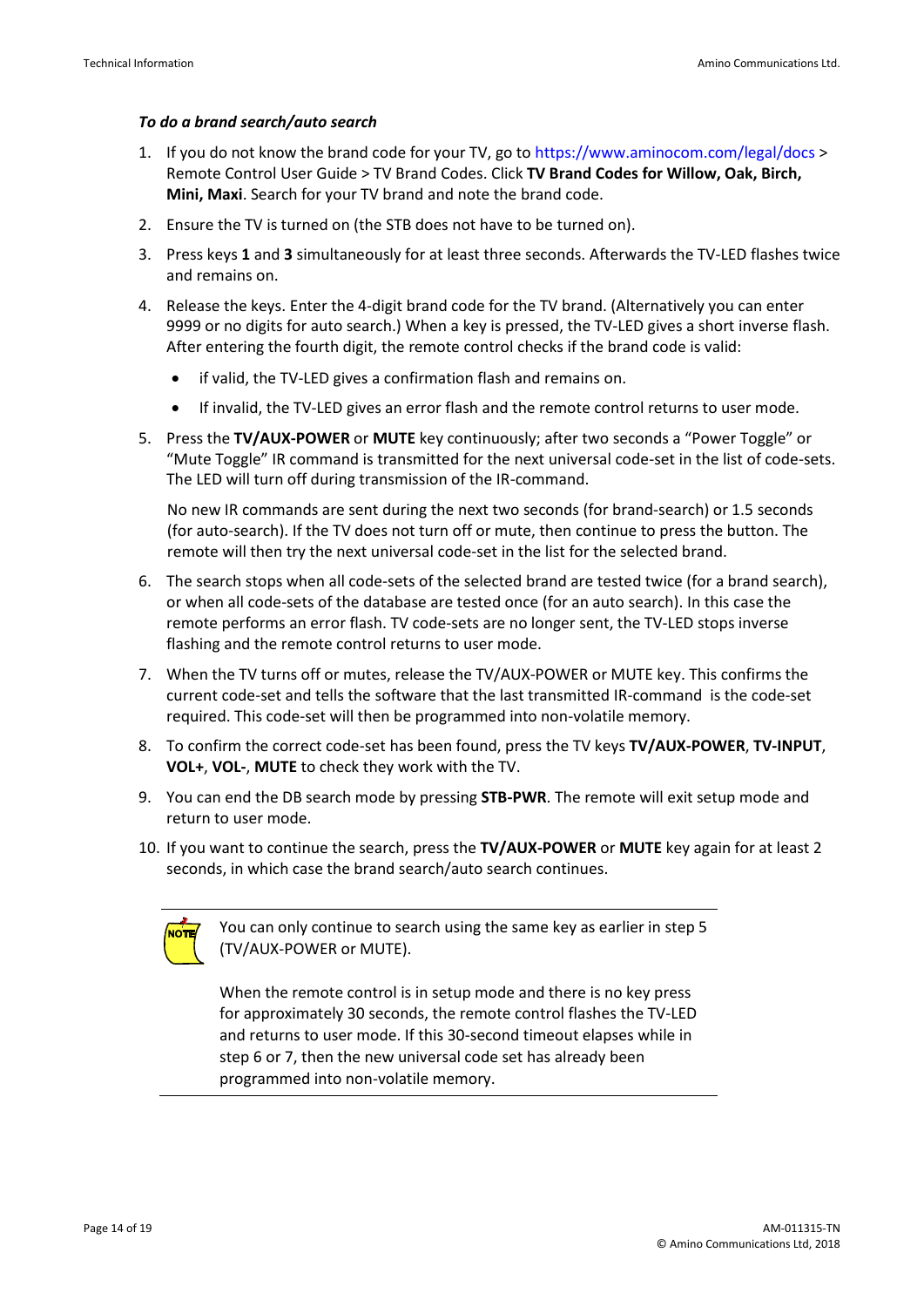### <span id="page-14-1"></span>**10.4 Manual code-set ID entry**

If you know the code-set ID, it can be entered manually.

#### *To manually enter the code-set ID*

- 1. Press keys **2** and **6** simultaneously for at least three seconds. During the initial three seconds, the LEDs will remain off. After three seconds the TV-LED will flash twice and remain on.
- 2. Enter the 4-digit code-set ID for your TV:
	- If valid, the TV-LED will give a confirmation flash and return to user mode.
	- If invalid, the TV-LED will give an error flash, and return to user mode.

A successful manual code-set ID entry will program the new code-set NOTE/ ID into non-volatile memory. All universal keys will be programmed immediately with codes from the DB. All the existing IR setup (DB setup/learning) will be overwritten by this new code-set ID.

#### <span id="page-14-0"></span>**10.5 IR learning**

In IR mode, the remote control can learn a key function from another 'source' remote control. You can choose a 'target key' that learns the code of a key from another remote control. The target key must be one of the five TV keys: TV-PWR, TV-INPUT, VOL+, VOL- or MUTE.

#### *To set IR learning*

- 1. If the remote control is not in IR mode, press keys **MENU** and **1** simultaneously for three seconds to set it to IR mode.
- 2. Press keys **4** and **6** simultaneously for three seconds. During the initial three seconds, the LEDs will remain off. After three seconds the TV-LED will flash twice and remain on. The remote is now in learning mode.
- 3. Press the target key:
	- If the selection of the target key is valid, the TV-LED gives a confirmation flash.
	- If the selection of the target key is invalid, or you do not press a target key within 30 seconds timeout, the TV-LED gives an error flash and the remote control returns to user mode.
- 4. Release the target key. The remote control enters learning state and waits for the IR signal from the source remote control.
- 5. Hold the remote control approximately 3 6 cm in front of the source remote. Press the target button on the source remote control so that it emits the IR signal towards the remote control to enable it to learn the key code.
- 6. After the learning attempt:
	- If the IR signal is received correctly, the remote stores the learned code in non-volatile memory. (This can overwrite a previously-learned code.) The TV-LED gives a confirmation flash and the remote control returns to user mode.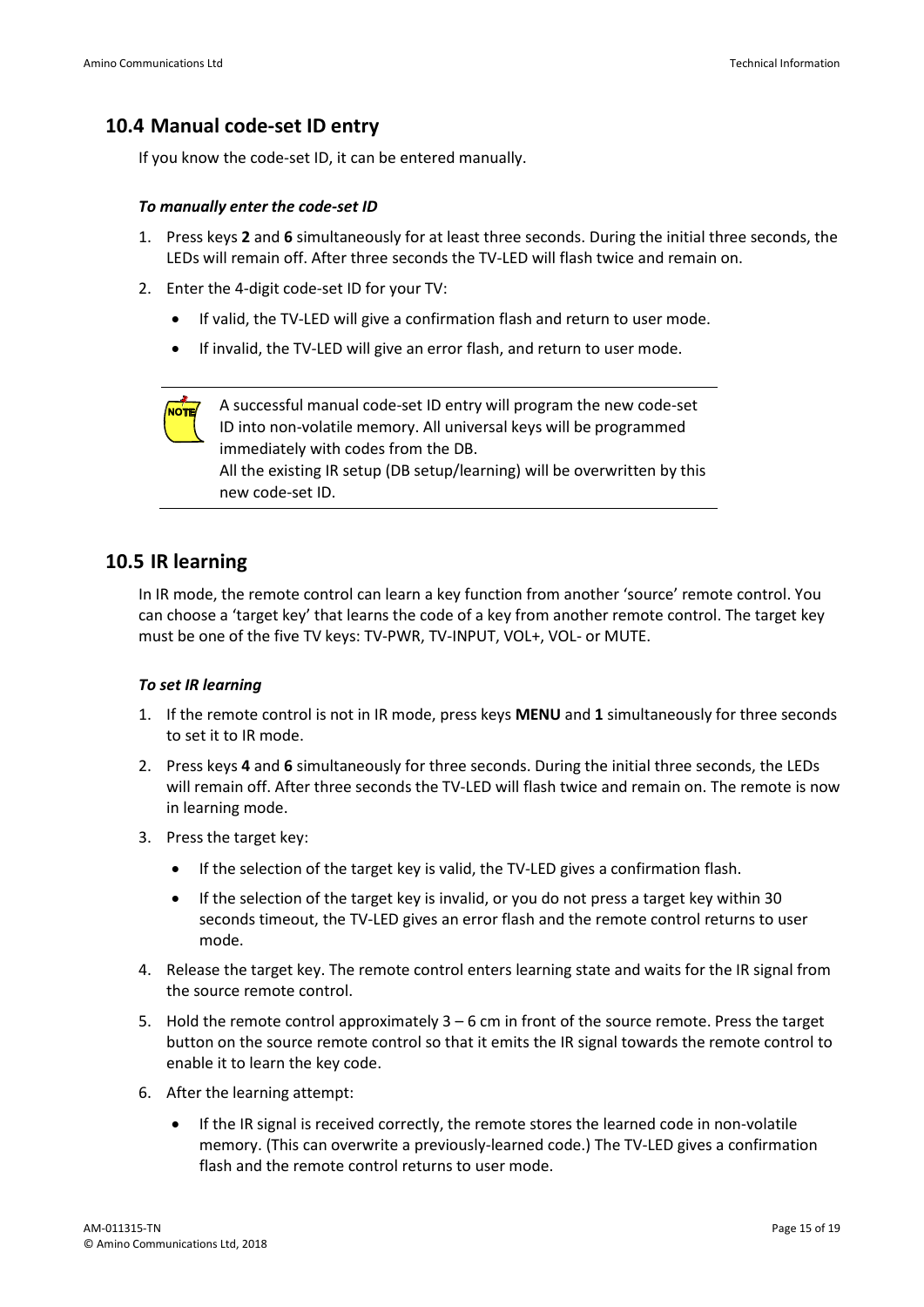- If the IR signal is incorrect, or not received within 30 seconds timeout, the TV-LED gives an error flash and the remote control returns to user mode.
- 7. If any key is pressed on the remote control while it is waiting for the IR signal, it gives an error flash and returns to user mode. However, if the key pressed is the target key then the currently learned code for the target key is cleared.

# <span id="page-15-0"></span>**10.6 Clearing learning data**

#### *To clear the learning data*

- 1. Press keys **4** and **6** simultaneously for three seconds. During the initial three seconds, the LEDs will remain off. After three seconds the TV-LED will flash twice and remain on.
- 2. Press the target key twice to clear existing stored learned codes (if any). The TV-LED gives a confirmation flash and the remote control returns to user mode.
- 3. The target key will now send the IR code from the last setup, or the default IR code if there has not been a previous setup.

# <span id="page-15-1"></span>**10.7 Resetting the TV configuration**

#### *To reset the TV configuration*

- 1. Press keys **1** and **6** simultaneously for three seconds. During the initial three seconds, the LEDs will remain off. After three seconds the TV-LED will flash twice and remain on.
- 2. Enter the key sequence **9 9 6**. When a key is pressed, the TV-LED gives a short inverse flash.
	- After a valid key sequence, the remote control deletes the TV configuration, i.e. all DB setup code-sets and learned data, so the five TV keys are reset to their default code-set. The TV-LED gives a confirmation flash and the remote control returns to user mode.
	- If the key sequence is invalid, or not received within 30 seconds timeout, the TV-LED gives an error flash and the remote control returns to user mode.

# <span id="page-15-2"></span>**10.8 Clearing the pairing table**

#### *To clear the pairing table*

- 1. Press keys **1** and **6** simultaneously for three seconds. During the initial three seconds, the LEDs will remain off. After three seconds the TV-LED will flash twice and remain on.
- 2. Enter the key sequence **9 8 2**.
	- After a valid key sequence, the remote control deletes the pairing data and returns to IR mode. The TV-LED turns off, the STB-LED gives a confirmation flash and the remote control returns to user mode.
	- If the key sequence is invalid, or not received within 30 seconds timeout, the TV-LED gives an error flash and the remote control returns to user mode.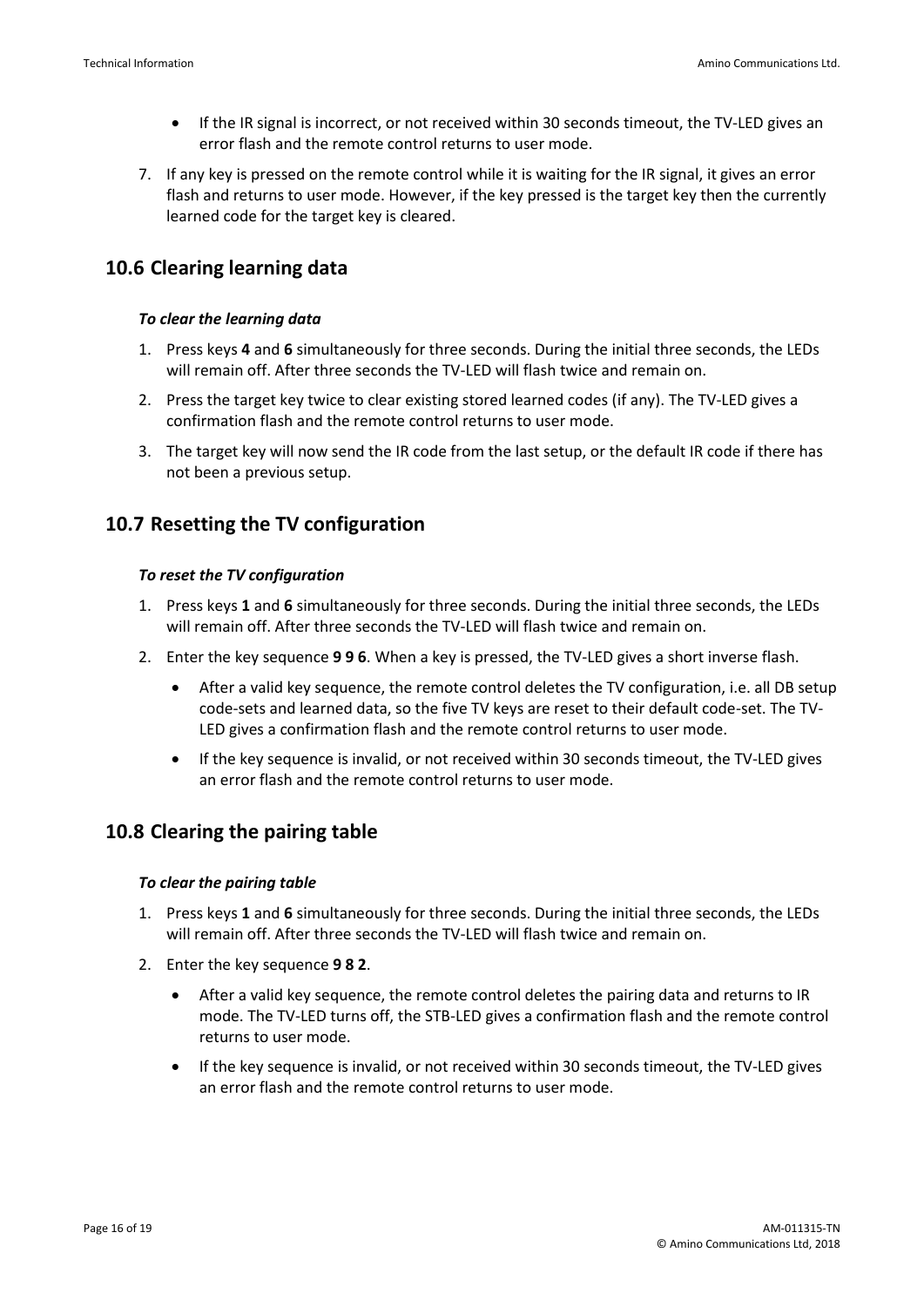### <span id="page-16-0"></span>**10.9 Factory reset**

After a factory reset, the remote control is not paired and is in BLE mode. All data stored in the remote control is removed.

#### *To do a factory reset:*

- 1. Press keys **1** and **6** simultaneously for three seconds. During the initial three seconds, the LEDs will remain off. After three seconds the TV-LED will flash twice and remain on.
- 2. Enter the key sequence **9 8 1**.
	- After a valid key sequence, the remote control deletes all settings and returns to factory default mode. The TV-LED turns off, the STB-LED gives a confirmation flash and the remote control returns to user mode.
	- If the key sequence is invalid, or not received within 30 seconds timeout, the TV-LED gives an error flash and the remote control returns to user mode.

### <span id="page-16-1"></span>**10.10 Code-set ID flash out**

The code-set ID flash out is a feature that enables you to read the stored code-set in the form of a number of flashes for each digit. The keys 1, 2, 3 and 4 flash a number of times that correspond to the digit in position 1, 2, 3 and 4 of the code-set, e.g. for the Samsung code 1150 the flash response will be:

Press 1 and the TV-LED flashes once Press 2 and the TV-LED flashes once Press 3 and the TV-LED flashes five times Press 4 and the TV-LED does not flash

#### *To enable code-set ID flash out*

- 1. Press keys **1** and **6** simultaneously for three seconds. During the initial three seconds, the LEDs will remain off. After three seconds the TV-LED will flash twice and remain on.
- 2. Press **Vol-** The TV-LED gives a confirmation flash then turns off.
- 3. Press **1** the number of flashes of the TV-LED indicates the first digit of the code-set ID.
- 4. Press **2** the number of flashes of the TV-LED indicates the second digit of the code-set ID.
- 5. Press **3** the number of flashes of the TV-LED indicates the third digit of the code-set ID.
- 6. Press **4** the number of flashes of the TV-LED indicates the fourth digit of the code-set ID.

After the flashes for the fourth digit have finished, the remote control returns to user mode without further flashing.

<span id="page-16-2"></span>

No flashes after a key is pressed indicates a digit value of zero. You must press the keys in the order **1**,**2**,**3**,**4** otherwise the sequence is considered invalid.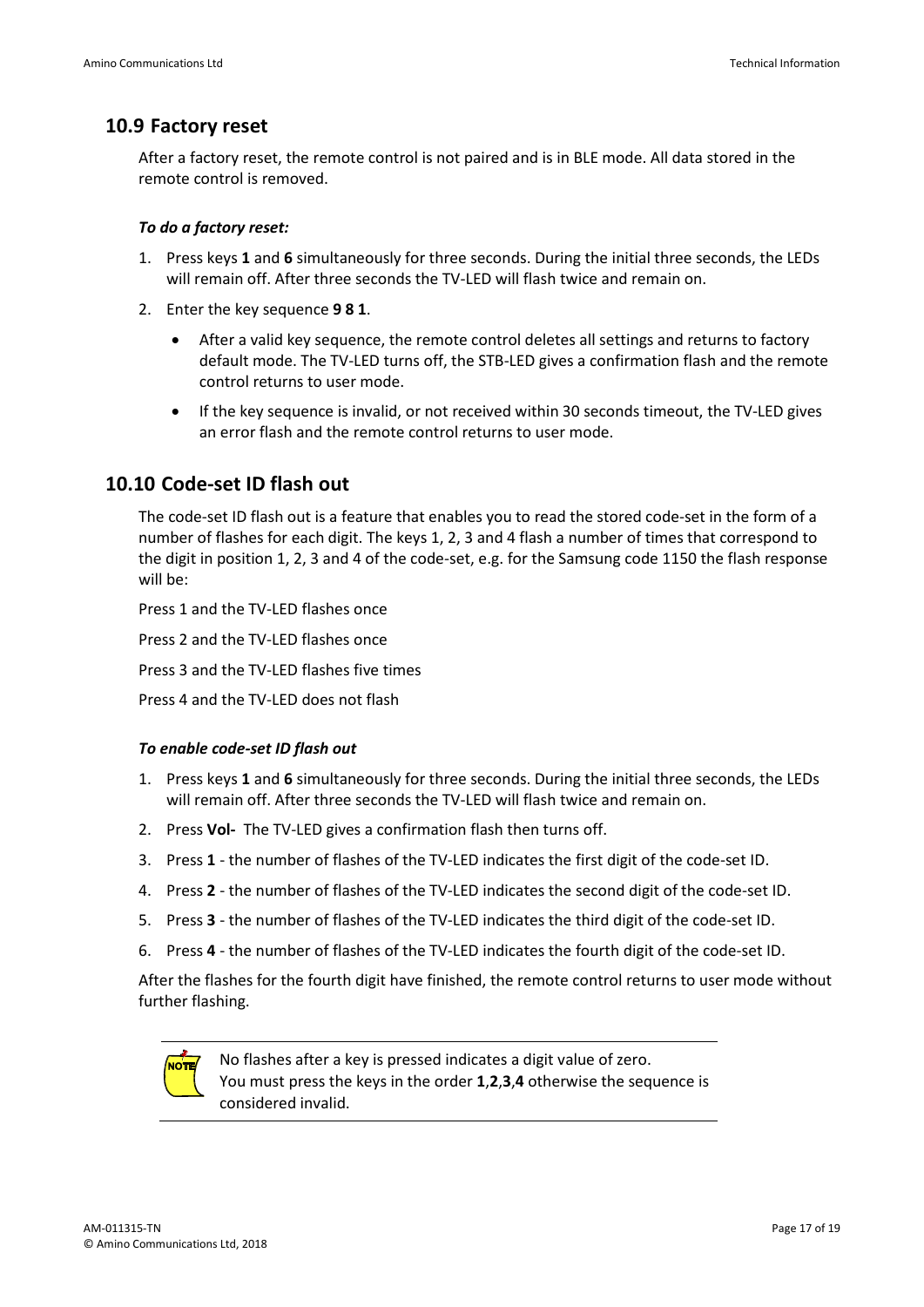# **10.11 Brand ID flash out**

The brand ID flash out is a feature that enables you to read the stored brand ID in the form of a number of flashes for each digit. The keys 1, 2, 3 and 4 flash a number of times that correspond to the digit in position 1, 2, 3 and 4 of the brand ID, e.g. for the Samsung code 2448 the flash response will be:

Press 1 and the TV-LED flashes twice

Press 2 and the TV-LED flashes four times

Press 3 and the TV-LED flashes four times

Press 4 and the TV-LED flashes eight times

#### *To enable brand ID flash out*

- 1. Press keys **1** and **6** simultaneously for three seconds. During the initial three seconds, the LEDs will remain off. After three seconds the TV-LED will flash twice and remain on.
- 2. Press **Vol+** The TV-LED gives a confirmation flash then turns off.
- 3. Press **1** the number of flashes of the TV-LED indicates the first digit of the brand ID.
- 4. Press **2** the number of flashes of the TV-LED indicates the second digit of the brand ID.
- 5. Press **3** the number of flashes of the TV-LED indicates the third digit of the brand ID.
- 6. Press **4** the number of flashes of the TV-LED indicates the fourth digit of the brand ID.

After the flashes for the fourth digit have finished, the remote control returns to user mode.



No flashes after a key is pressed indicates a digit value of zero You must press the keys in the order **1**,**2**,**3**,**4** otherwise the sequence is considered invalid.

# **Other information**

### **11.1 Stuck key timeout**

Stuck key timeout is used to conserve battery life.

When a key is pressed continuously for 30 secs (+/- 3 secs), the remote control will stop all IR/RF key code transmission automatically. It will resume operation only after all keys are released.

During DB auto-search/brand-search, while pressing TV/AUX-POWER or MUTE for searching, the stuck key timer is disabled so that a long search is allowed.

### **11.2 Multiple key press**

Key code transmission will be stopped if more than one key is pressed simultaneously, except when using the setup key combinations.